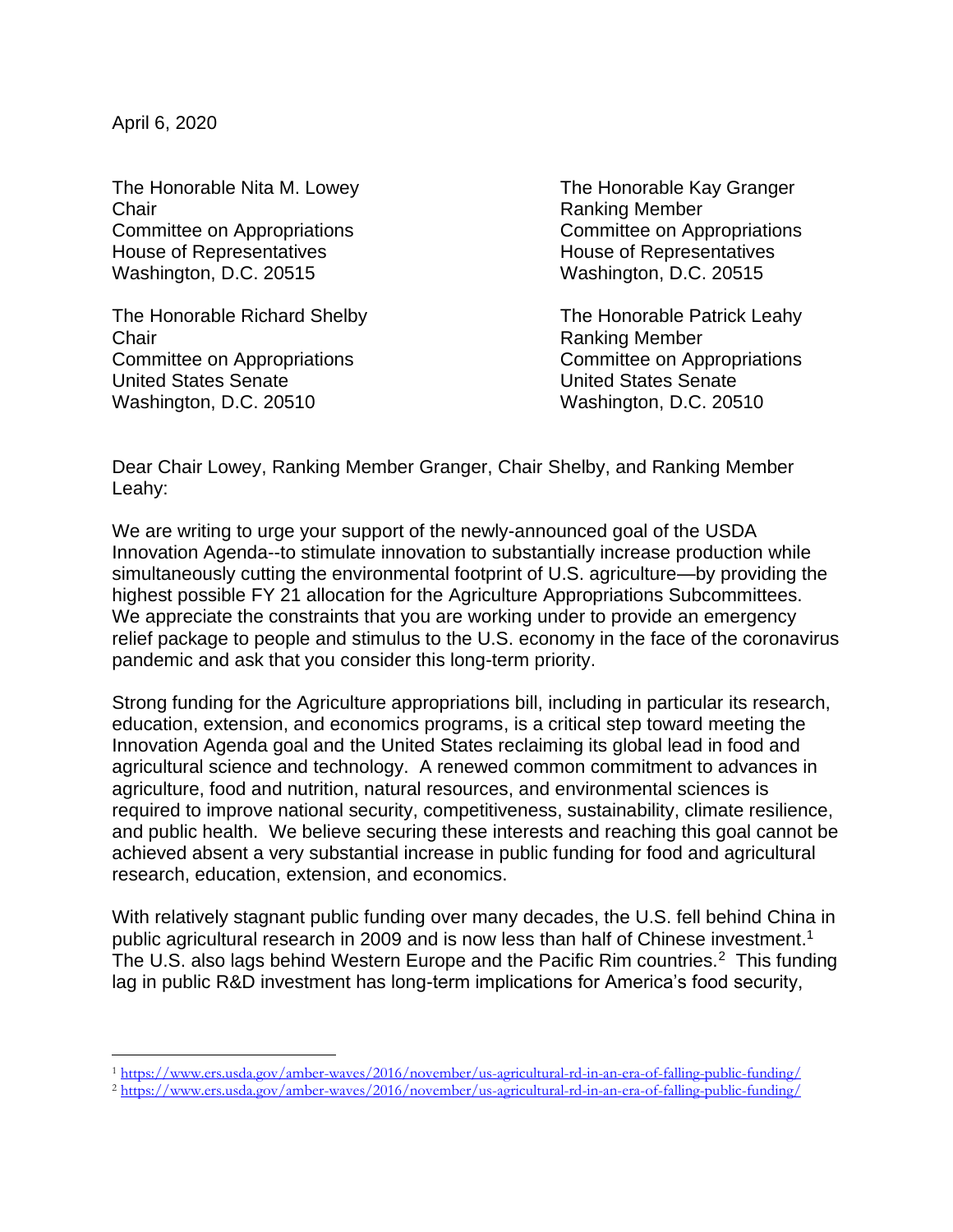farmers' incomes, economic growth and resilience of the food and agricultural sector which accounts for 11 percent of total U.S. employment.<sup>3</sup>

We appreciate the constraints you face this second year of a two-year budget agreement but urge you to do as much as possible now to achieve a down payment on the major reinvestment needed in public food and agricultural research. We then urge you to help lead efforts next year to secure a long-term budget deal that includes a major rededication to this cause of returning the U.S. to its leadership role and positioning food and agricultural science to help solve major societal challenges with respect to economic opportunity, community wellbeing, health, and the environment.

We endorse a balanced portfolio that includes both extramural and intramural research, competitive and capacity funding, extension and outreach, and statistics and economics. While each organization may have its particular research emphases and priorities, we join together in this appeal in appreciation of the urgent need to move forward on multiple fronts to increase public investment in food and agricultural research.

The federal share of overall R&D spending as a percentage of GDP is now at its lowest point since the 1950s and food and agriculture lags even further behind most other federal R&D areas. The Agriculture appropriations bill is the key vehicle for addressing the agricultural research essential to economic growth, food security, and shared prosperity. We urge you and your colleagues to do everything you can to ensure a sufficient 302(b) allocation for Agriculture. Doing so will allow the Agriculture Subcommittees to support the research investments necessary to meet our nation's challenges and opportunities.

Sincerely,

Charles Valentine Riley Memorial Foundation

Academy of Nutrition and Dietetics

Ag Forward

American Association of Mycobacterial Diseases

American Dairy Science Association

American Farmland Trust

American Phytopathological Society

American Seed Trade Association

American Society for Horticultural Science

American Society for Nutrition

<sup>3</sup> [https://www.ers.usda.gov/data-products/ag-and-food-statistics-charting-the-essentials/ag-and-food-sectors-and-the](https://www.ers.usda.gov/data-products/ag-and-food-statistics-charting-the-essentials/ag-and-food-sectors-and-the-economy/)[economy/](https://www.ers.usda.gov/data-products/ag-and-food-statistics-charting-the-essentials/ag-and-food-sectors-and-the-economy/)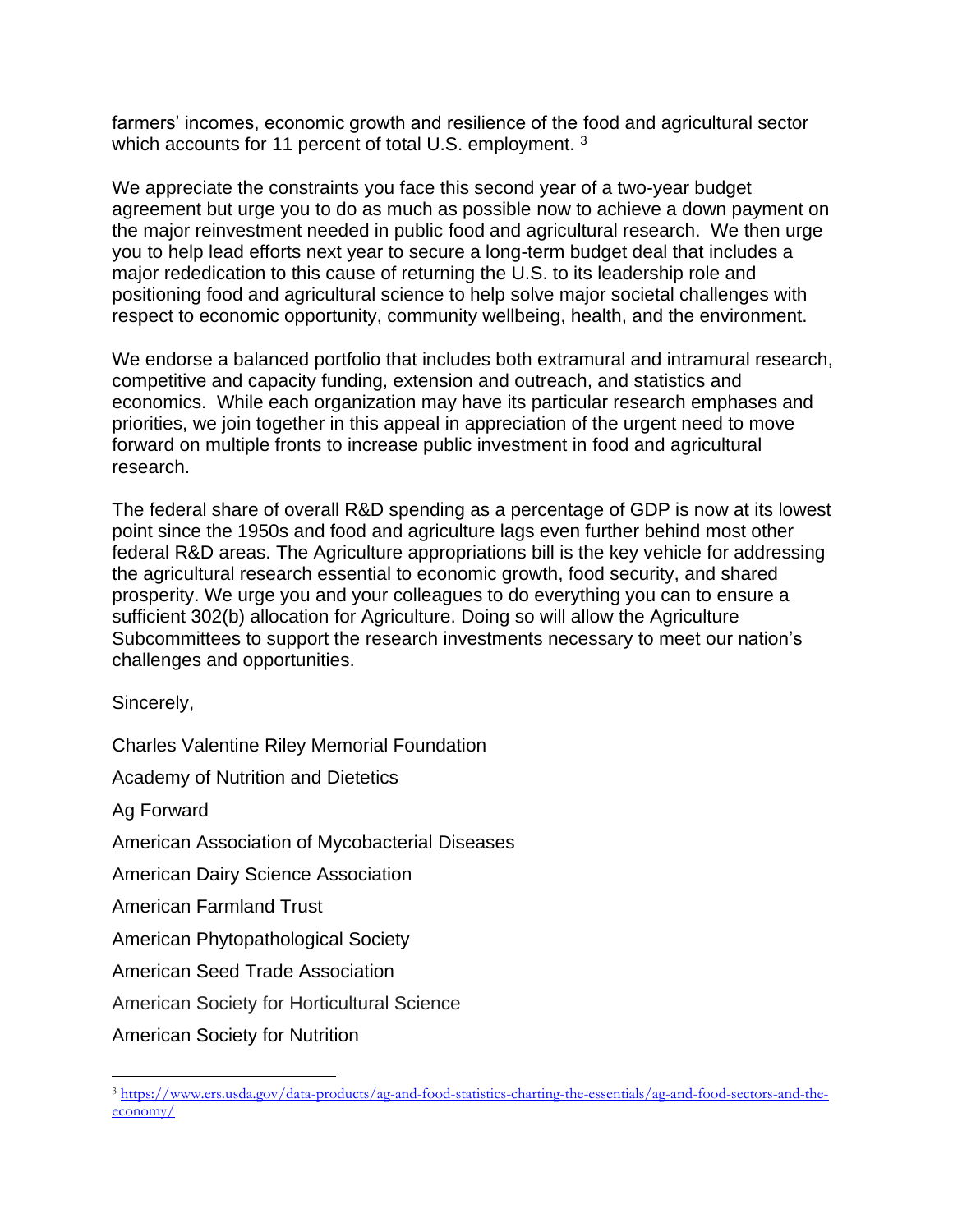American Society of Agronomy American Society of Animal Science American Society of Plant Biologists American Soybean Association American Statistical Association Aquatic Plant Management Society Association of American Universities Association of American Veterinary Medical Colleges Biotechnology Innovation Organization Board on Agriculture Assembly, Association of Public and Land Grant Universities Cornell University College of Agriculture and Life Sciences Council for Agricultural Science and Technology Council of Professional Associations on Federal Statistics Crop Science Society of America Entomological Society of America Eversole Associates Farm Journal Foundation FASS Food Animal Concerns Trust Institute of Food Technologists IPM Voice Mycobacterial Diseases of Animals – Multistate Initiative National Association for the Advancement of Animal Science National Associations of State Departments of Agriculture National Coalition for Food and Agricultural Research National Farmers Union National Pork Producers Council National Sustainable Agriculture Coalition National Wildlife Federation Natural Resources Defense Council Non-Land Grant Agriculture and Renewable Resources Universities